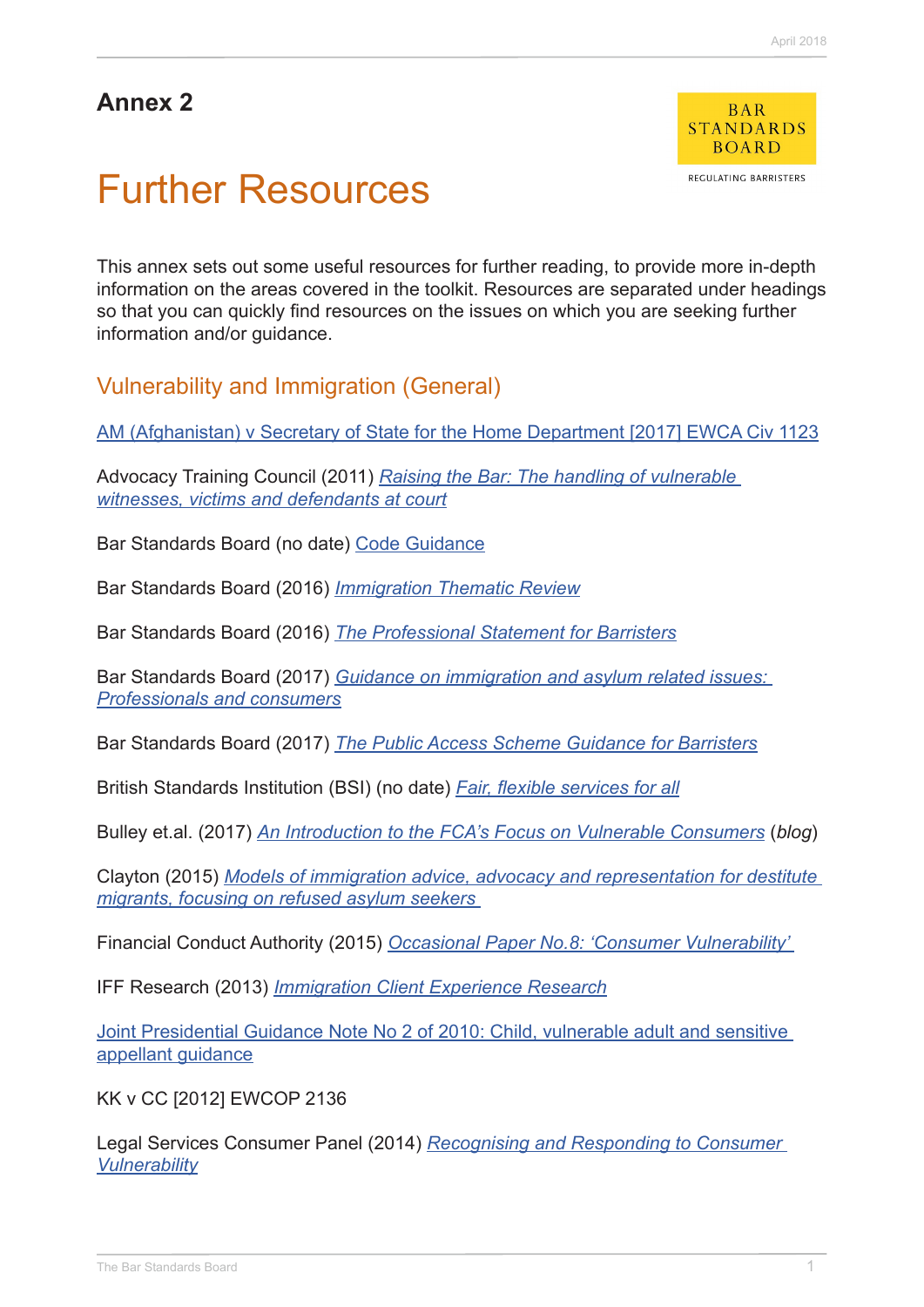Legal Services Consumer Panel (2012) *[Research Note: Immigration and Asylum](http://www.legalservicesconsumerpanel.org.uk/ourwork/vulnerableconsumers/2012 10 10 Immigration desk research and scoping final.pdf)  [Services](http://www.legalservicesconsumerpanel.org.uk/ourwork/vulnerableconsumers/2012 10 10 Immigration desk research and scoping final.pdf)*

Ministry of Justice (2011) *[Vulnerable and intimidated witnesses: A police service guide](file:///C:/Users/ofinlay-smith/Dropbox/BSB/Design/Publications/Vulnerability%20Toolkit/../../../../../../raevans/Downloads/vulnerable-intimidated-witnesses.pdf)*

Money Advice Trust (2016) *[Vulnerability: a guide for advice agencies. 12 steps for](http://www.moneyadvicetrust.org/training/Documents/Vulnerability Guide for Advisers.pdf)  [treating clients in vulnerable situations fairly](http://www.moneyadvicetrust.org/training/Documents/Vulnerability Guide for Advisers.pdf)*

National Audit Office (2014) *[Implementing reforms to civil legal aid](https://www.nao.org.uk/wp-content/uploads/2014/11/Implementing-reforms-to-civil-legal-aid1.pdf)*

Personal Finance Research Centre (PFRC) at the University of Bristol (2011) *[The Public](http://lawforlife.org.uk/wp-content/uploads/2011/12/core-framework-final-version-nov-2011-v2-370.pdf)  [Legal Education Evaluation Framework](http://lawforlife.org.uk/wp-content/uploads/2011/12/core-framework-final-version-nov-2011-v2-370.pdf)*

[Practice Direction 'First-tier and Upper Tribunal Child, Vulnerable Adult and Sensitive](https://www.judiciary.gov.uk/wp-content/uploads/2014/07/Childvulnerableadultandsensitivewitnesses.pdf)  [Witnesses'](https://www.judiciary.gov.uk/wp-content/uploads/2014/07/Childvulnerableadultandsensitivewitnesses.pdf)

Re P [2008] EWCA Civ 462

Resolution (2016) *[Guide to Good Practice on working with vulnerable clients](http://www.resolution.org.uk/site_content_files/files/good_practice_guide_working_with_vulnerable_clients.pdf)*

SOAS (2017) *[Injustice in Immigration Detention: Perspectives from legal professionals](http://www.barcouncil.org.uk/media/623583/171130_injustice_in_immigration_detention_dr_anna_lindley.pdf) (Research report commissioned by the Bar Council)*

Solicitors Regulation Authority (2016) *[Providing services to people who are vulnerable](https://www.sra.org.uk/risk/resources/vulnerable-people.page)*

Solicitors Regulation Authority (2016) *[Quality of legal services for asylum seekers](file:///C:/Users/ofinlay-smith/Dropbox/BSB/Design/Publications/Vulnerability%20Toolkit/../../../../../../raevans/Downloads/asylum-report-14-Jan-2016 (4).pdf)*

The Advocate's Gateway (2014) *[Identifying Vulnerability in Witnesses and Defendants:](http://www.theadvocatesgateway.org/images/toolkits/10identifyingvulnerabilityinwitnessesanddefendants100714.pdf)  [Toolkit 10](http://www.theadvocatesgateway.org/images/toolkits/10identifyingvulnerabilityinwitnessesanddefendants100714.pdf)*

The Advocate's Gateway (2015) *[General Principles from Research, Policy and](http://www.theadvocatesgateway.org/images/toolkits/2-general-principles-from-research-policy-and-guidance-planning-to-question-a-vulnerable-person-or-someone-with-communication-needs-141215.pdf)  [Guidance: Planning to Question a Vulnerable Person or Someone with Communication](http://www.theadvocatesgateway.org/images/toolkits/2-general-principles-from-research-policy-and-guidance-planning-to-question-a-vulnerable-person-or-someone-with-communication-needs-141215.pdf)  [Needs: Toolkit 2](http://www.theadvocatesgateway.org/images/toolkits/2-general-principles-from-research-policy-and-guidance-planning-to-question-a-vulnerable-person-or-someone-with-communication-needs-141215.pdf)*

The Equality Act 2010

The Law Society (2015) *[Meeting the needs of vulnerable clients](http://www.sfe.legal/assets/media/Practice_Note.pdf)*

Toynbee Hall (2015) *[Trusting the dice](http://www.toynbeehall.org.uk/data/files/Immigration_Advice_in_Tower_Hamlets_KEY_FINDINGS_2.pdf)*

Accessibility/reasonable adjustments

Citizens Advice (No date) *[Duty to make reasonable adjustments for disabled people](https://www.citizensadvice.org.uk/law-and-courts/discrimination/what-are-the-different-types-of-discrimination/duty-to-make-reasonable-adjustments-for-disabled-people/)*

Department for Work and Pensions, Office for Disability Issues (2014) *[Accessible](https://www.gov.uk/government/publications/inclusive-communication/accessible-communication-formats)  [communication formats](https://www.gov.uk/government/publications/inclusive-communication/accessible-communication-formats)*

[Disability Action Alliance website](http://disabilityactionalliance.org.uk/)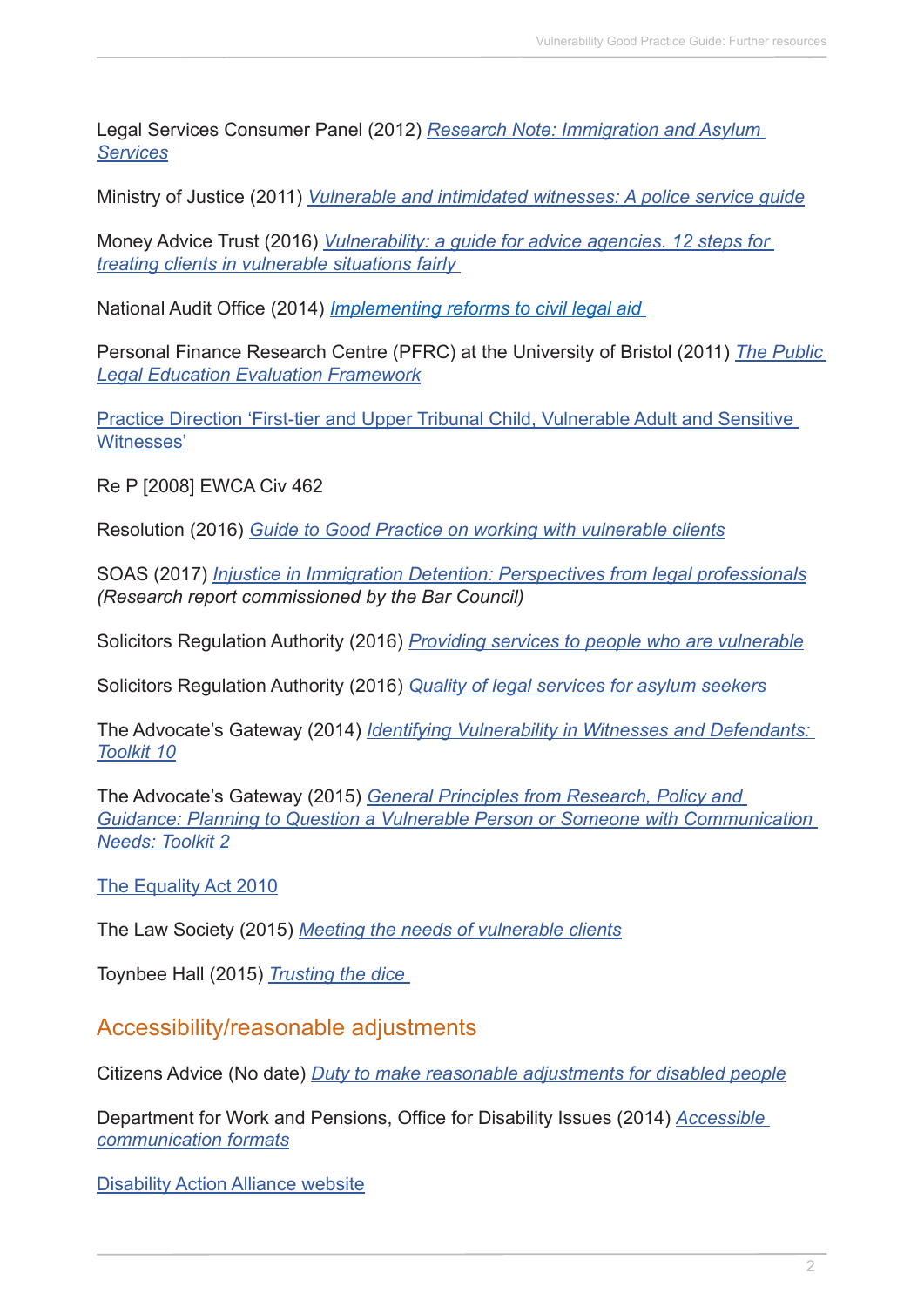Justice (2017) *[Mental health and a fair trial](https://2bquk8cdew6192tsu41lay8t-wpengine.netdna-ssl.com/wp-content/uploads/2017/11/JUSTICE-Mental-Health-and-Fair-Trial-Report-2.pdf)*

NHS England (2017) *[Accessible Information Standard – Overview 2017/2018](https://www.england.nhs.uk/wp-content/uploads/2017/10/accessible-info-standard-overview-2017-18.pdf)*

[Plain English Campaign Website Resources](http://plainenglish.co.uk/free-guides.html)

[Recite](http://www.reciteme.com/) (A web accessibility solution to make your website more accessible).

Web Accessibility Initiative (2017) [Web Content Accessibility Guidelines](https://www.w3.org/TR/WCAG21/#abstract)

#### Carers

Carers Trust (2013) *[The Triangle of Care. Carers Included: A guide to best practice in](https://professionals.carers.org/sites/default/files/thetriangleofcare_guidetobestpracticeinmentalhealthcare_england.pdf)  [mental health care in England \(Second Edition\)](https://professionals.carers.org/sites/default/files/thetriangleofcare_guidetobestpracticeinmentalhealthcare_england.pdf)*

# Children/young people

*As noted, working with child and young migrants is outside the scope of this toolkit. Working with children and young people, including unaccompanied child migrants, requires specialist advice.*

Immigration Law Practitioners Association (2012) *[Working with children and young](file:///C:/Users/ofinlay-smith/Dropbox/BSB/Design/Publications/Vulnerability%20Toolkit/../../../../../../raevans/Downloads/12.04.25-ilpa_child_gdlines_2nd_ed.pdf)  [people subject to immigration controls: Guidelines for best practice](file:///C:/Users/ofinlay-smith/Dropbox/BSB/Design/Publications/Vulnerability%20Toolkit/../../../../../../raevans/Downloads/12.04.25-ilpa_child_gdlines_2nd_ed.pdf)*

Institute for Criminal Policy Research (2015) *[The Youth Proceedings Advocacy Review:](http://www.barstandardsboard.org.uk/media/1712097/yparfinalreportfinal.pdf)  [Final Report](http://www.barstandardsboard.org.uk/media/1712097/yparfinalreportfinal.pdf)* (*Research commissioned by BSB and CILEx Regulation)*

#### **Communication**

Bar Standards Board (2016) *[Does cross-cultural communication matter at the Bar?](https://www.barstandardsboard.org.uk/media/1750588/bsb_ccc_report_april_2016.pdf)  [Report from a symposium hosted by the Bar Standards Board](https://www.barstandardsboard.org.uk/media/1750588/bsb_ccc_report_april_2016.pdf)*

Optimisa Research (2016) *[Research into Client Care Letters](https://www.barstandardsboard.org.uk/media/1794566/client_care_letters_research_report_-_final_021116.pdf)*

[Plain English Campaign Website Resources](http://plainenglish.co.uk/free-guides.html)

#### Domestic Violence

Home Office (2013) *[Domestic violence and abuse](https://www.gov.uk/guidance/domestic-violence-and-abuse) (last updated March, 2016)*

Resolution (no date) *[Domestic Abuse Screening Toolkit](http://www.resolution.org.uk/site_content_files/files/da_leaflet_2.pdf)*